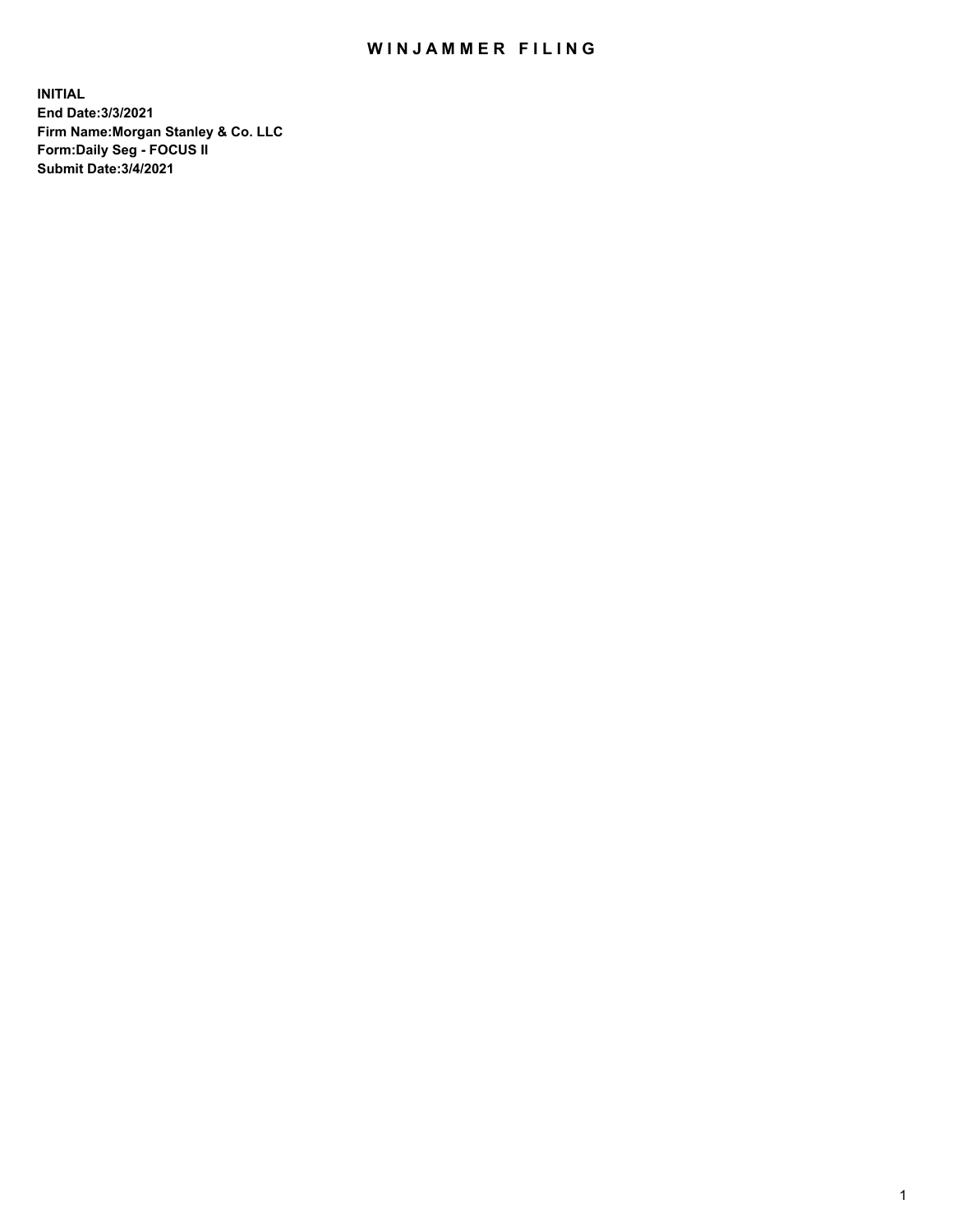**INITIAL End Date:3/3/2021 Firm Name:Morgan Stanley & Co. LLC Form:Daily Seg - FOCUS II Submit Date:3/4/2021 Daily Segregation - Cover Page**

| Name of Company                                                                                                                                                                                                                                                                                                                | Morgan Stanley & Co. LLC                                   |
|--------------------------------------------------------------------------------------------------------------------------------------------------------------------------------------------------------------------------------------------------------------------------------------------------------------------------------|------------------------------------------------------------|
| <b>Contact Name</b>                                                                                                                                                                                                                                                                                                            | <b>Ikram Shah</b>                                          |
| <b>Contact Phone Number</b>                                                                                                                                                                                                                                                                                                    | 212-276-0963                                               |
| <b>Contact Email Address</b>                                                                                                                                                                                                                                                                                                   | lkram.shah@morganstanley.com                               |
| FCM's Customer Segregated Funds Residual Interest Target (choose one):<br>a. Minimum dollar amount: ; or<br>b. Minimum percentage of customer segregated funds required:% ; or<br>c. Dollar amount range between: and; or<br>d. Percentage range of customer segregated funds required between:% and%.                         | 235,000,000<br><u>0</u><br><u>00</u><br>0 <sup>0</sup>     |
| FCM's Customer Secured Amount Funds Residual Interest Target (choose one):<br>a. Minimum dollar amount: ; or<br>b. Minimum percentage of customer secured funds required:%; or<br>c. Dollar amount range between: and; or<br>d. Percentage range of customer secured funds required between:% and%.                            | 140,000,000<br><u>0</u><br><u>0 0</u><br>0 Q               |
| FCM's Cleared Swaps Customer Collateral Residual Interest Target (choose one):<br>a. Minimum dollar amount: ; or<br>b. Minimum percentage of cleared swaps customer collateral required:% ; or<br>c. Dollar amount range between: and; or<br>d. Percentage range of cleared swaps customer collateral required between:% and%. | 92,000,000<br><u>0</u><br>0 <sup>0</sup><br>0 <sub>0</sub> |

Attach supporting documents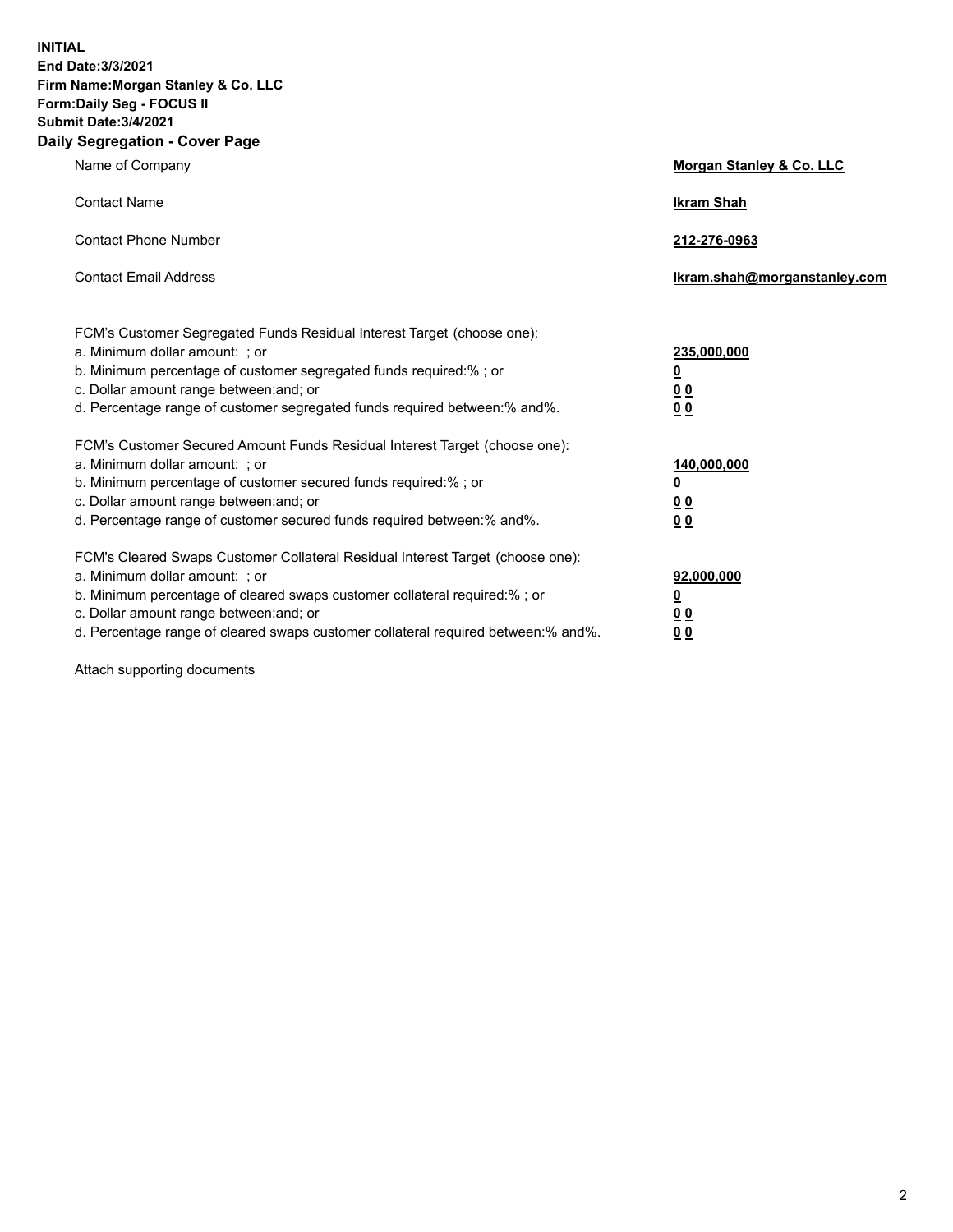## **INITIAL End Date:3/3/2021 Firm Name:Morgan Stanley & Co. LLC Form:Daily Seg - FOCUS II Submit Date:3/4/2021 Daily Segregation - Secured Amounts** Foreign Futures and Foreign Options Secured Amounts Amount required to be set aside pursuant to law, rule or regulation of a foreign

government or a rule of a self-regulatory organization authorized thereunder 1. Net ledger balance - Foreign Futures and Foreign Option Trading - All Customers A. Cash **4,692,674,581** [7315] B. Securities (at market) **2,234,681,884** [7317] 2. Net unrealized profit (loss) in open futures contracts traded on a foreign board of trade **740,864,253** [7325] 3. Exchange traded options a. Market value of open option contracts purchased on a foreign board of trade **22,219,192** [7335] b. Market value of open contracts granted (sold) on a foreign board of trade **-20,078,036** [7337] 4. Net equity (deficit) (add lines 1. 2. and 3.) **7,670,361,874** [7345] 5. Account liquidating to a deficit and account with a debit balances - gross amount **48,747,554** [7351] Less: amount offset by customer owned securities **-48,157,693** [7352] **589,861** [7354] 6. Amount required to be set aside as the secured amount - Net Liquidating Equity Method (add lines 4 and 5) 7. Greater of amount required to be set aside pursuant to foreign jurisdiction (above) or line 6. FUNDS DEPOSITED IN SEPARATE REGULATION 30.7 ACCOUNTS 1. Cash in banks A. Banks located in the United States **621,269,542** [7500] B. Other banks qualified under Regulation 30.7 **717,263,040** [7520] **1,338,532,582** 2. Securities A. In safekeeping with banks located in the United States **492,974,258** [7540] B. In safekeeping with other banks qualified under Regulation 30.7 **22,749,042** [7560] **515,723,300** 3. Equities with registered futures commission merchants A. Cash **22,615,079** [7580] B. Securities **0** [7590] C. Unrealized gain (loss) on open futures contracts **168,245** [7600] D. Value of long option contracts **0** [7610] E. Value of short option contracts **0** [7615] **22,783,324** [7620] 4. Amounts held by clearing organizations of foreign boards of trade A. Cash **0** [7640] B. Securities **0** [7650] C. Amount due to (from) clearing organization - daily variation **0** [7660] D. Value of long option contracts **0** [7670] E. Value of short option contracts **0** [7675] **0** [7680] 5. Amounts held by members of foreign boards of trade A. Cash **3,550,286,101** [7700] B. Securities **1,718,958,584** [7710] C. Unrealized gain (loss) on open futures contracts **740,696,008** [7720] D. Value of long option contracts **22,219,192** [7730] E. Value of short option contracts **-20,078,036** [7735] **6,012,081,849** 6. Amounts with other depositories designated by a foreign board of trade **0** [7760] 7. Segregated funds on hand **0** [7765] 8. Total funds in separate section 30.7 accounts **7,889,121,055** [7770] 9. Excess (deficiency) Set Aside for Secured Amount (subtract line 7 Secured Statement Page 1 from Line 8)

- 10. Management Target Amount for Excess funds in separate section 30.7 accounts **140,000,000** [7780]
- 11. Excess (deficiency) funds in separate 30.7 accounts over (under) Management Target **78,169,320** [7785]

**0** [7305]

**7,670,951,735** [7355] **7,670,951,735** [7360]

[7530]

[7570]

[7740] **218,169,320** [7380]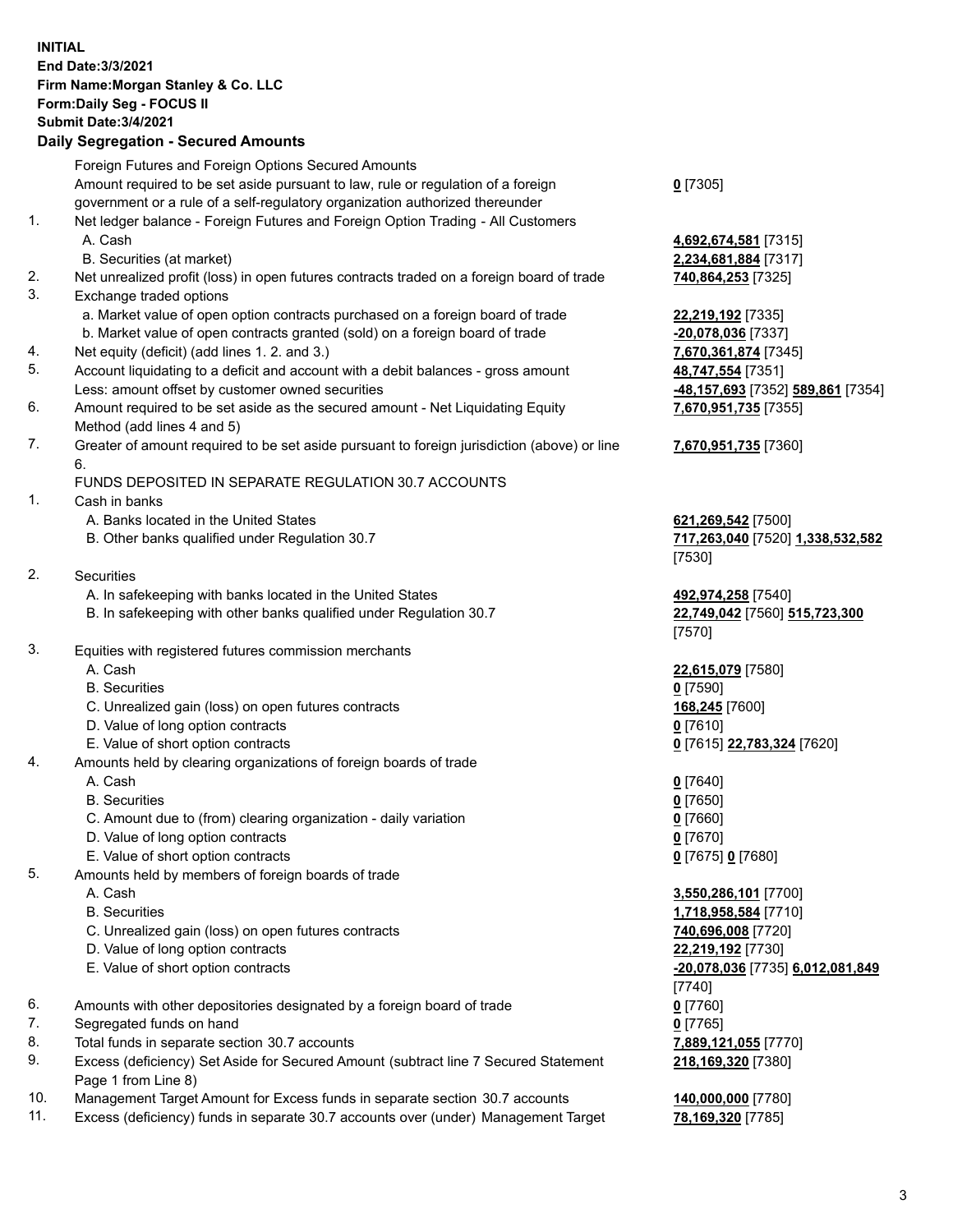**INITIAL End Date:3/3/2021 Firm Name:Morgan Stanley & Co. LLC Form:Daily Seg - FOCUS II Submit Date:3/4/2021 Daily Segregation - Segregation Statement** SEGREGATION REQUIREMENTS(Section 4d(2) of the CEAct) 1. Net ledger balance A. Cash **15,737,025,496** [7010] B. Securities (at market) **7,946,532,358** [7020] 2. Net unrealized profit (loss) in open futures contracts traded on a contract market **567,354,404** [7030] 3. Exchange traded options A. Add market value of open option contracts purchased on a contract market **617,285,361** [7032] B. Deduct market value of open option contracts granted (sold) on a contract market **-360,288,805** [7033] 4. Net equity (deficit) (add lines 1, 2 and 3) **24,507,908,814** [7040] 5. Accounts liquidating to a deficit and accounts with debit balances - gross amount **545,692,435** [7045] Less: amount offset by customer securities **-538,117,475** [7047] **7,574,960** [7050] 6. Amount required to be segregated (add lines 4 and 5) **24,515,483,774** [7060] FUNDS IN SEGREGATED ACCOUNTS 7. Deposited in segregated funds bank accounts A. Cash **3,933,619,367** [7070] B. Securities representing investments of customers' funds (at market) **0** [7080] C. Securities held for particular customers or option customers in lieu of cash (at market) **1,084,978,200** [7090] 8. Margins on deposit with derivatives clearing organizations of contract markets A. Cash **13,138,812,961** [7100] B. Securities representing investments of customers' funds (at market) **0** [7110] C. Securities held for particular customers or option customers in lieu of cash (at market) **6,861,554,158** [7120] 9. Net settlement from (to) derivatives clearing organizations of contract markets **-386,933,639** [7130] 10. Exchange traded options A. Value of open long option contracts **617,285,361** [7132] B. Value of open short option contracts **-360,288,805** [7133] 11. Net equities with other FCMs A. Net liquidating equity **8,717,856** [7140] B. Securities representing investments of customers' funds (at market) **0** [7160] C. Securities held for particular customers or option customers in lieu of cash (at market) **0** [7170] 12. Segregated funds on hand **0** [7150] 13. Total amount in segregation (add lines 7 through 12) **24,897,745,459** [7180] 14. Excess (deficiency) funds in segregation (subtract line 6 from line 13) **382,261,685** [7190] 15. Management Target Amount for Excess funds in segregation **235,000,000** [7194]

16. Excess (deficiency) funds in segregation over (under) Management Target Amount Excess

**147,261,685** [7198]